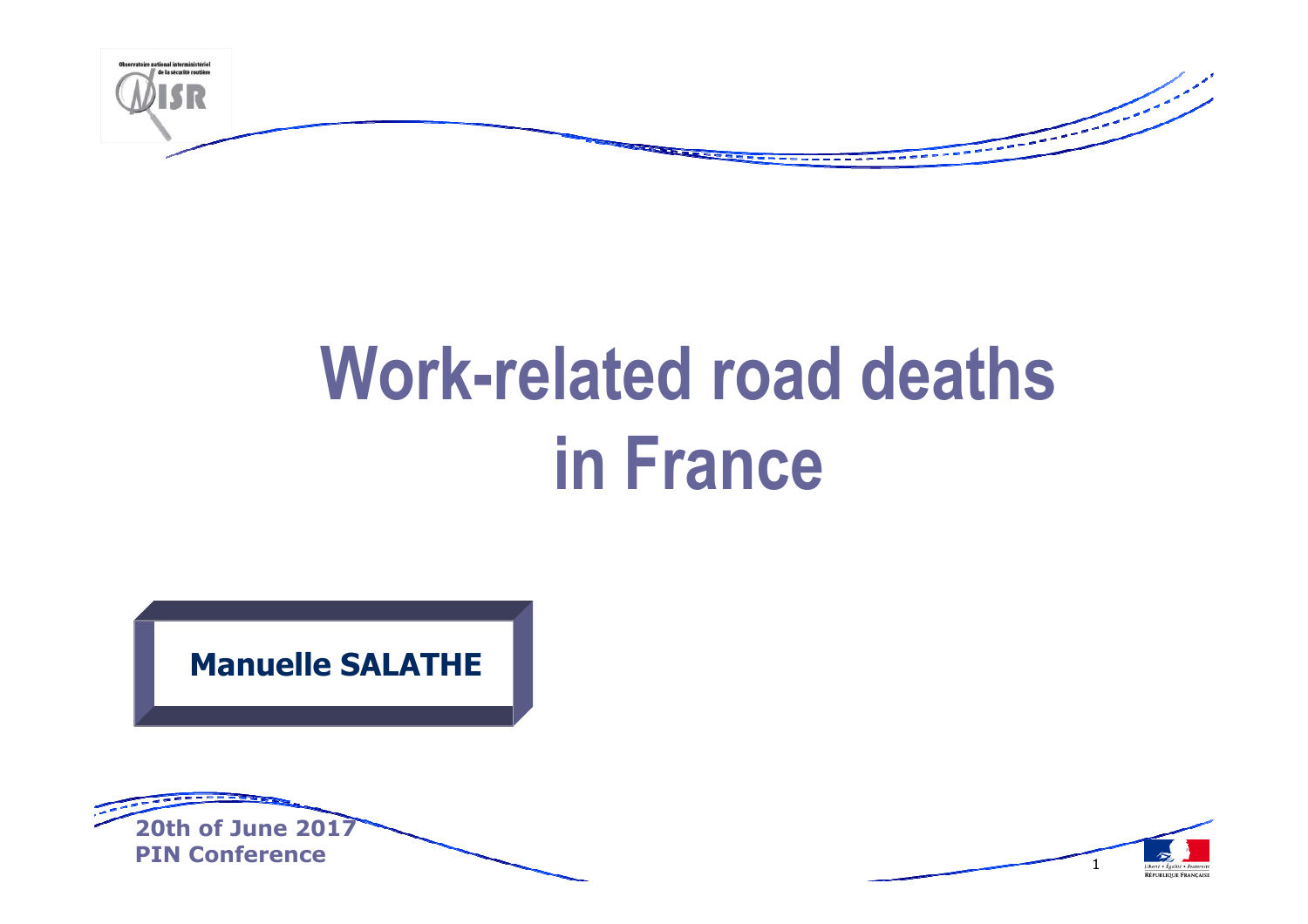

- Work-related casualties : casualties in road crashes occurring during **professional missions** and **commuting**.
- "Commuting" covers all journeys to and from work (homework trips, work-usual catering facilities), by any means of transport.



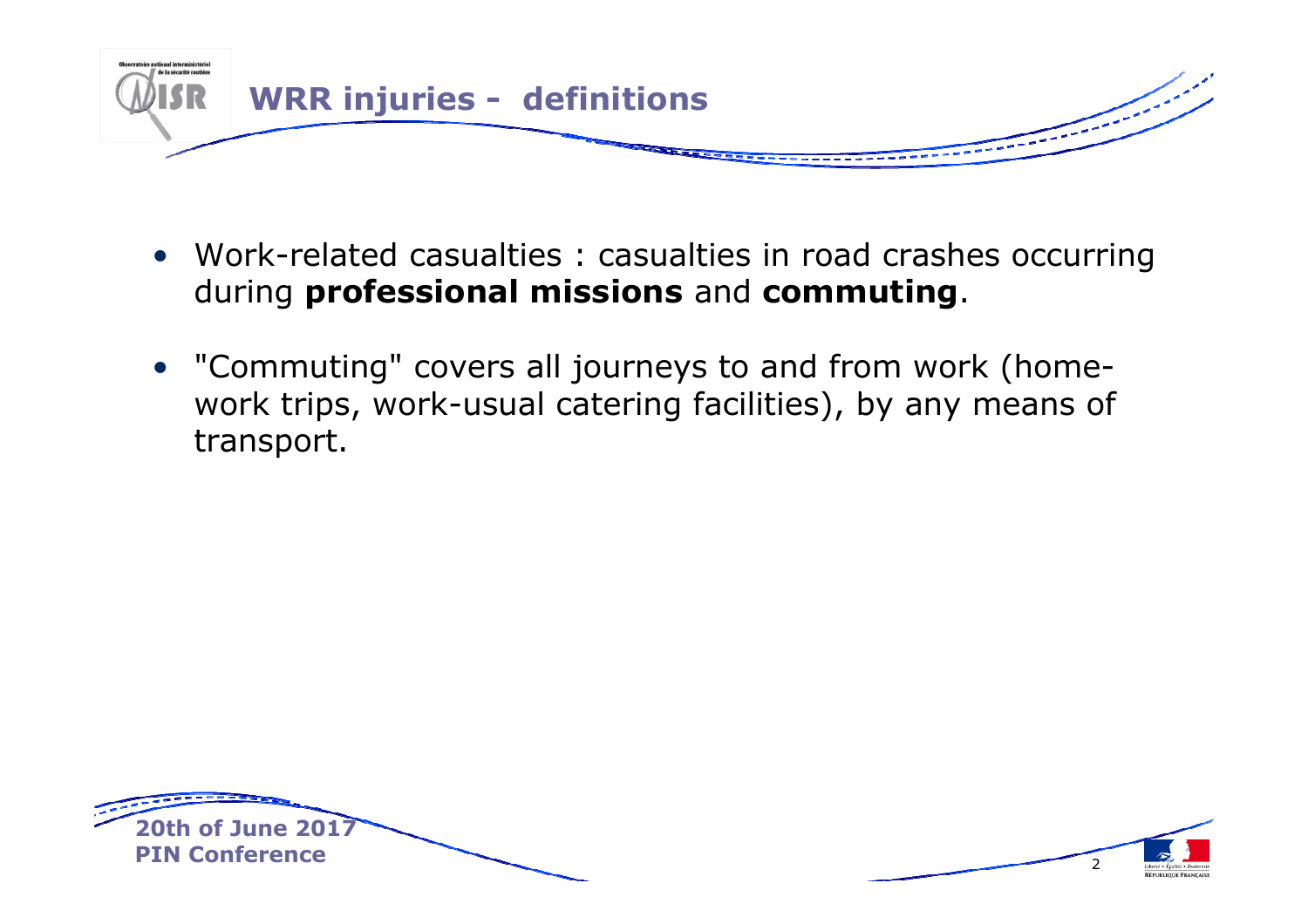

- The French road traffic crash database registered by police forces contains two useful sections to capture information on work-related road collisions:
	- "commuting" (to/from work) or "professional use" as a type of<br>iourney journey.
	- "professional driver" as a <u>socio-professional category,</u>
- The fill rate for the section **"type of journey" is 70%**.
- The fill rate for the section **"socio-professional category" is 99.9%**.
- These rates are due to compulsory fields (as localisation, age, aender) gender…)

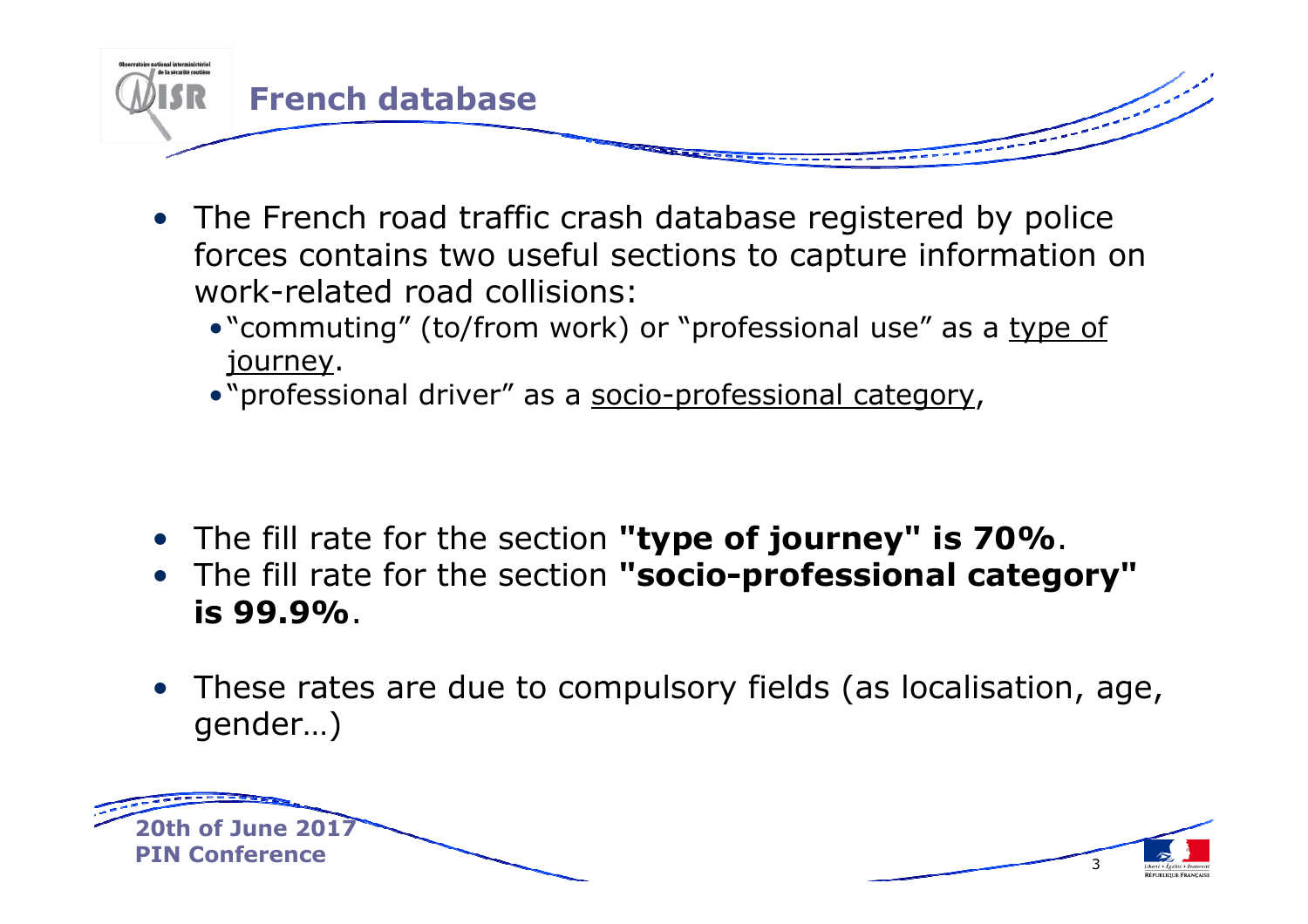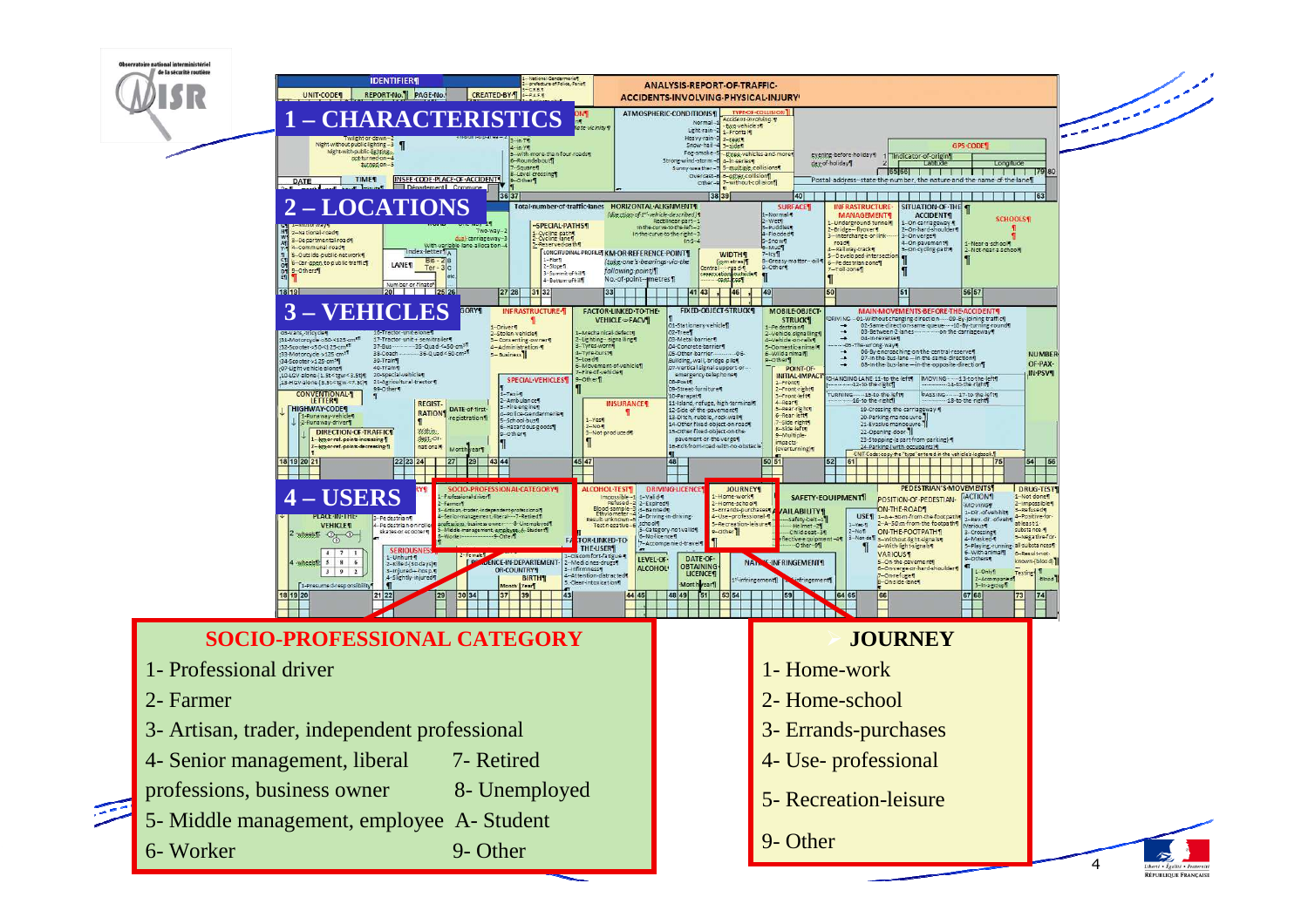

• <sup>60</sup> % of fatalities and injuries among professional drivers were for drivers involved in an accident during a professional mission.

### **Number of fatalities and injured among professional drivers according to the type of journey**

|                      | <b>Deaths</b> | <b>Injuries</b> |
|----------------------|---------------|-----------------|
| empty field          | 6             | 105             |
| commuting            | 38            | 251             |
| professional mission | 203           | 1030            |
| leisure              | 82            | 351             |
| others               | 13            | 66              |
| <b>Total</b>         | 342           | 1803            |



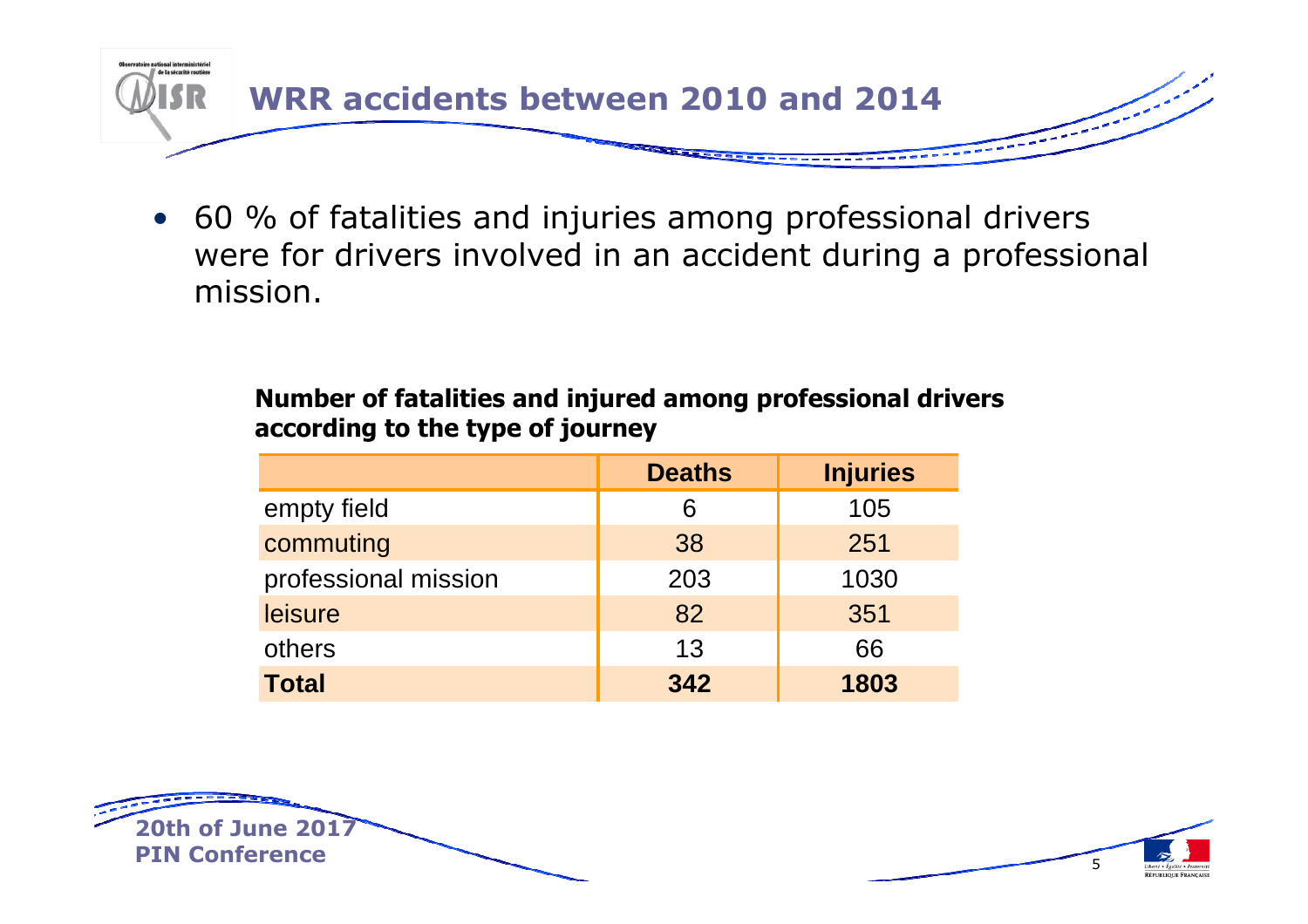

- 359 deaths occurred during commuting, they represent a share<br>of 13% of road fatalities (on filled field) of 13% of road fatalities (on filled field)
- 124 deaths occurred during a professional mission, they<br>'renresent a share of 5% of road fatalities (on filled field) represent a share of 5% of road fatalities (on filled field)

## **Work-related injuries are the first cause of death at work.**



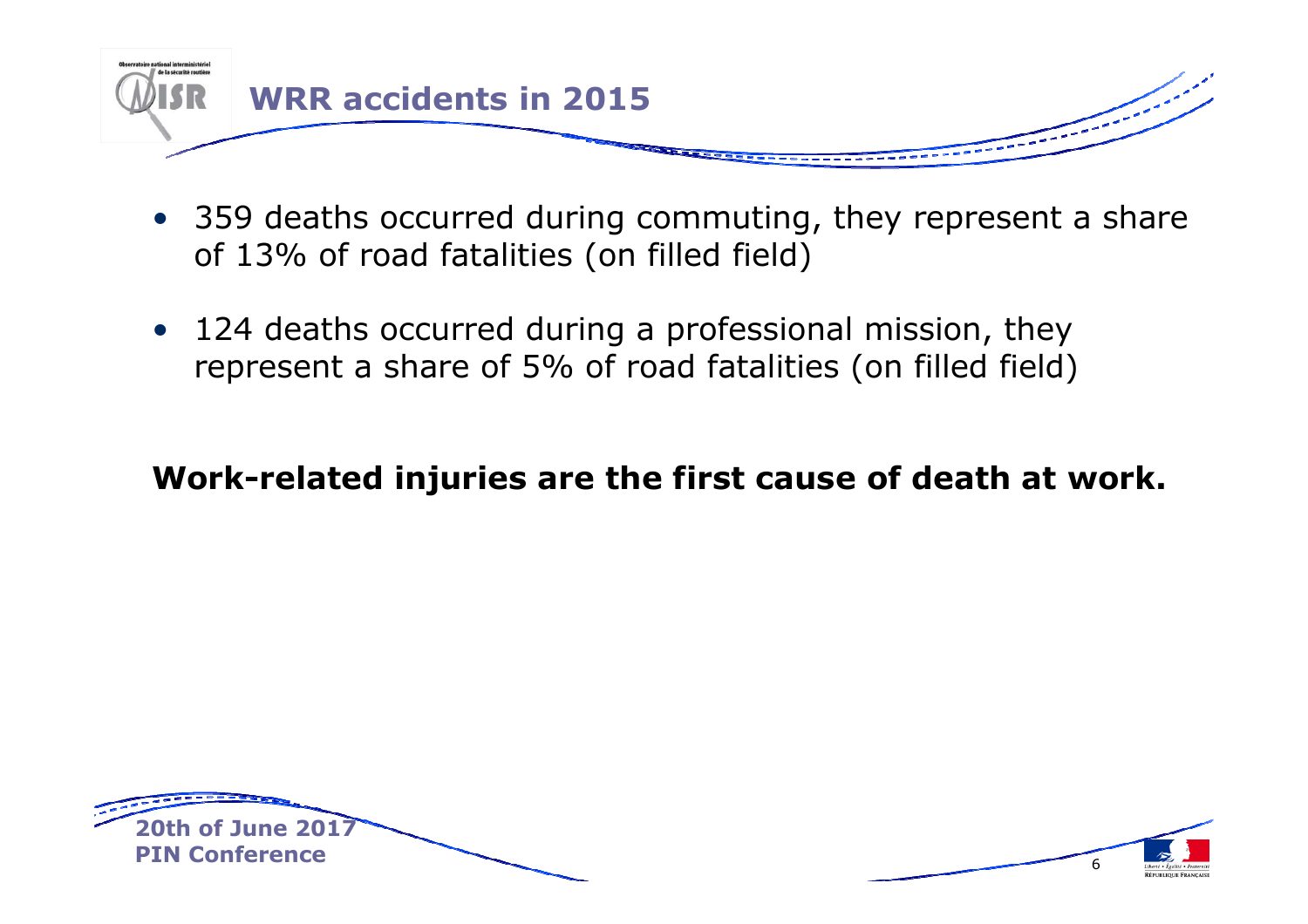

#### **WRR casualties according to the time of day**



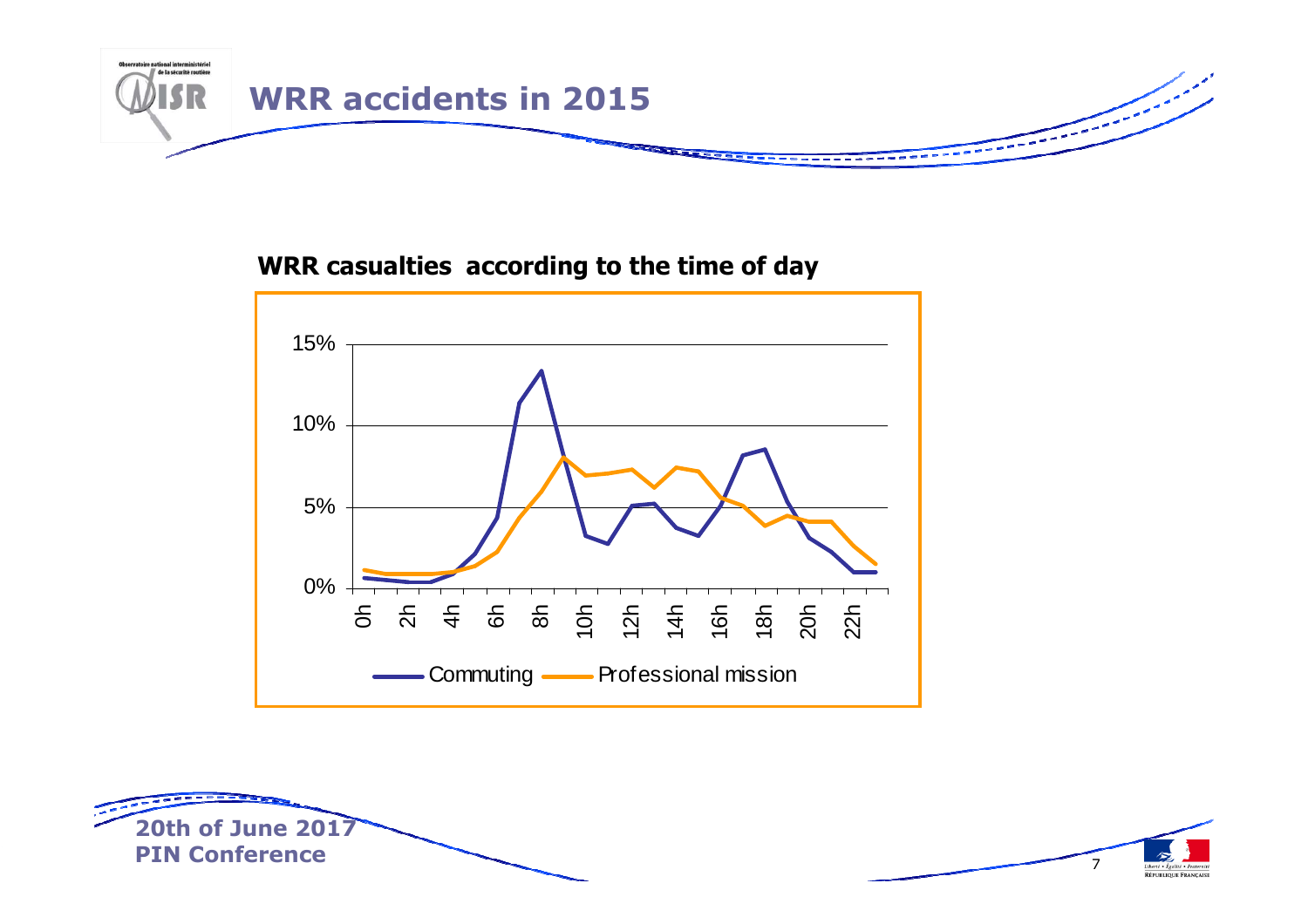

**Fatalities during commuting Fatalities during a professional mission**



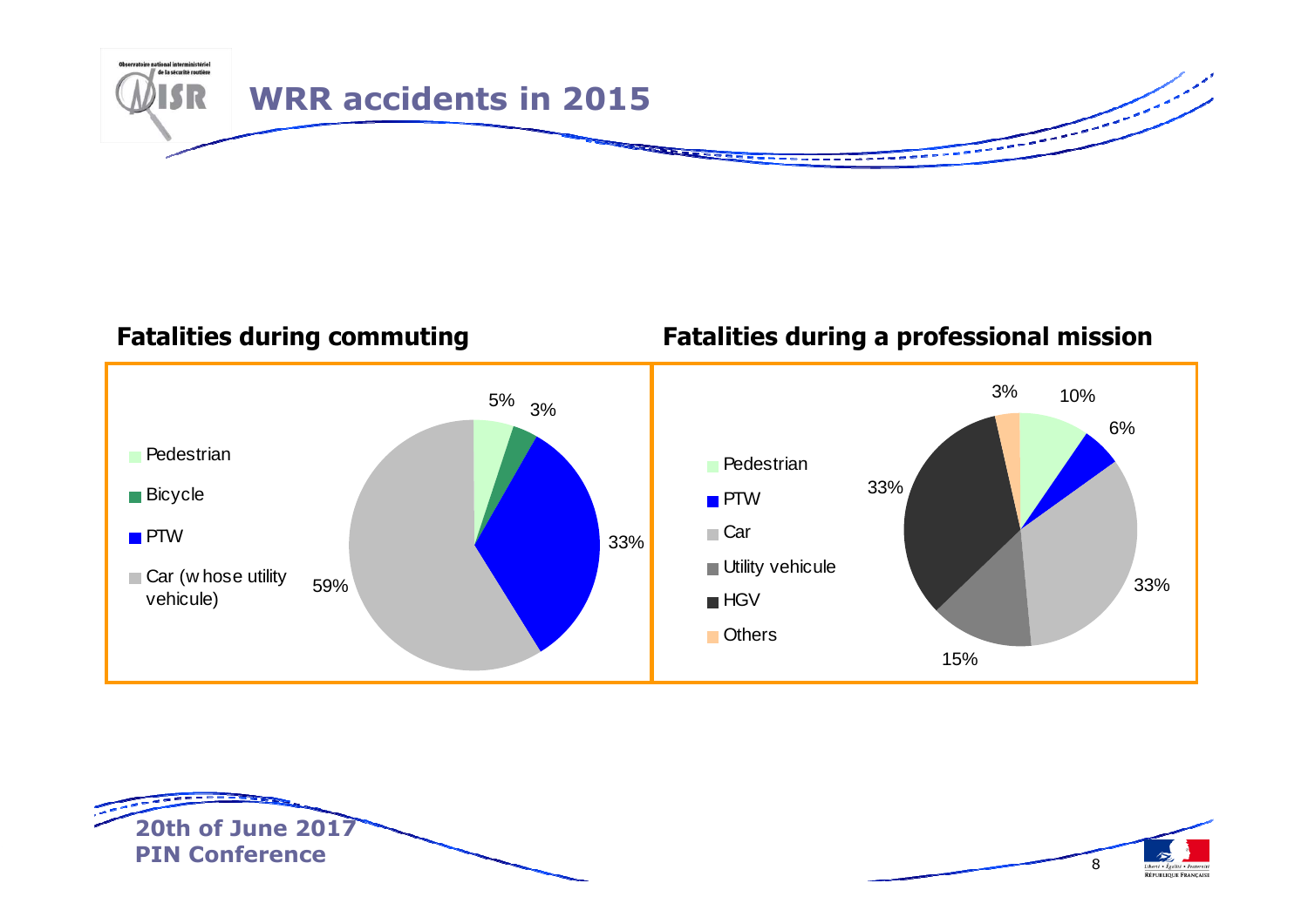

- According to an estimate by the French National Health Insurance Fund for Employees (CNAMTS, White Paper, 2012), work-related road collisions casualties represent **more than 6 million lost workdays**.
- Work-related road accidents cost **725 millions euros to companies**, (14 % of the total cost of work-related accidents)



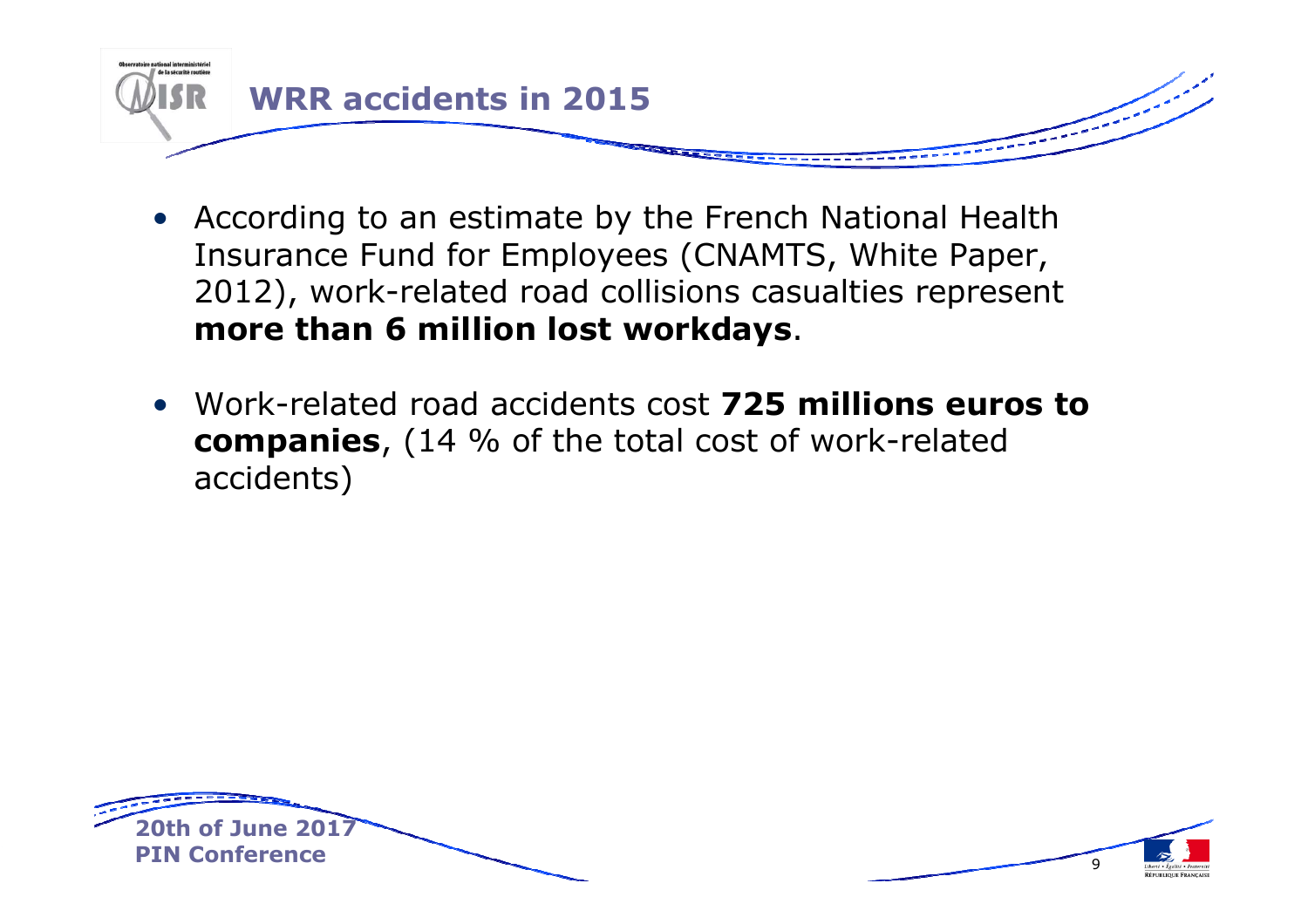

# **The call for road safety at work by the Minister of the Interior - october <sup>2016</sup>**

Company directors are sollicited to commit to this manifesto :

- 1. We limit to emergencies phone conversations while driving
- 2. We prescribe the sobriety on the road
- 3. We require seat belt wearing
- 4. We do not accept exceeding speed limits
- 5. We integrate moments of rest into the calculation of the journey time
- 6. We favour road safety training for our employees<br>7. We encourage the drivers of two-wheelers to bet
- 7. We encourage the drivers of two-wheelers to better equip themselves

More than 500 companies have committed so far.



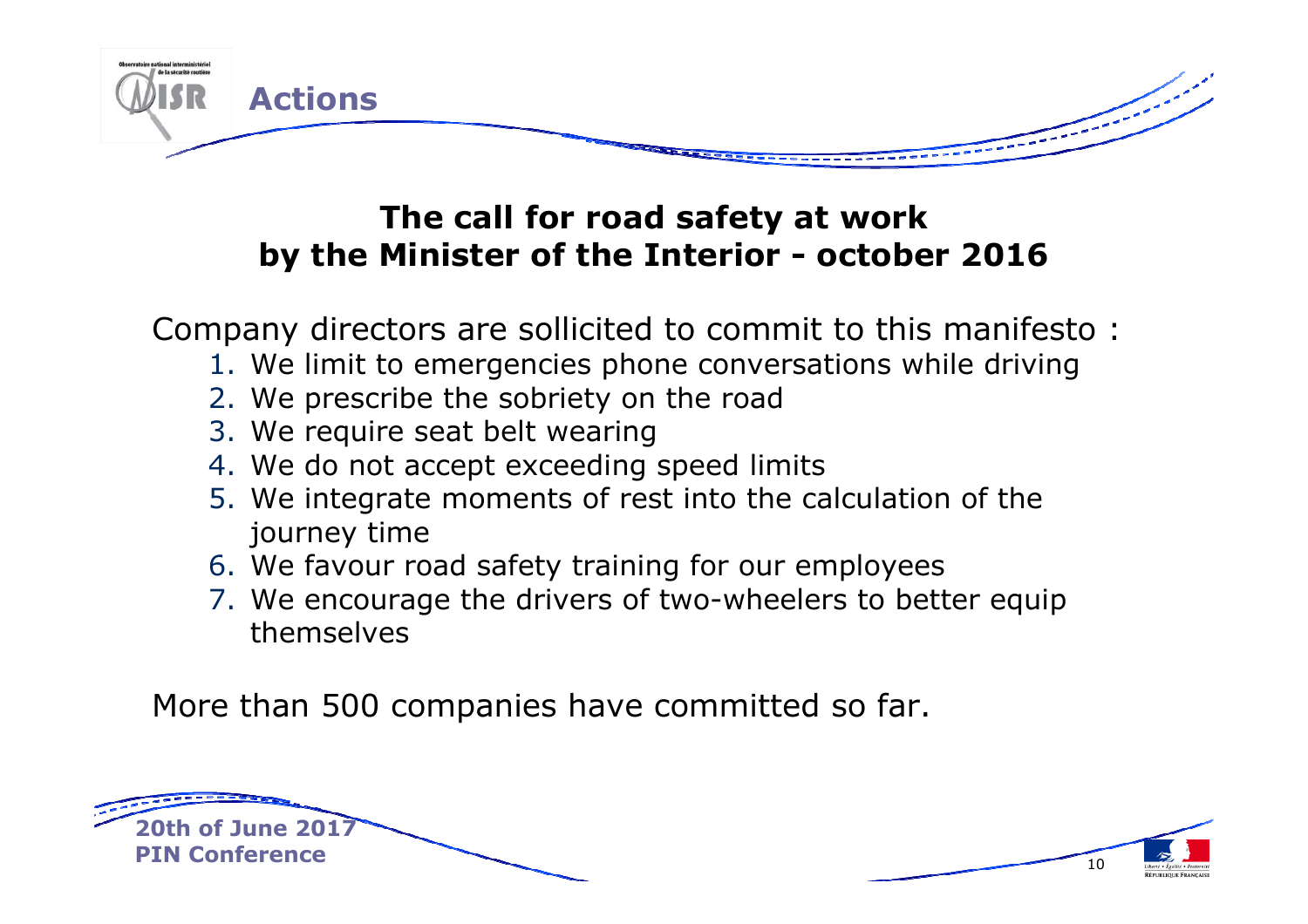



http://entreprises.routeplussure.fr/



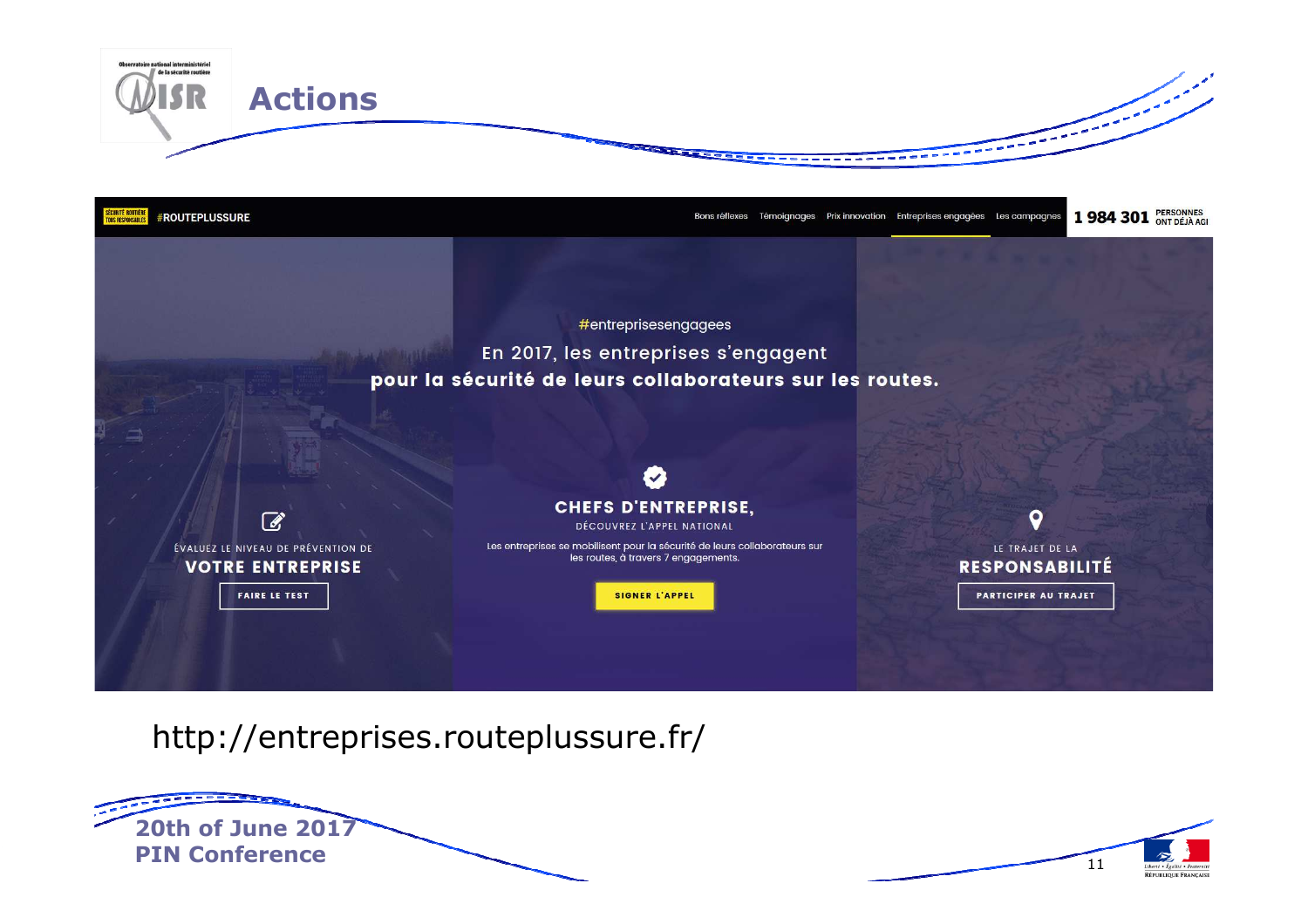

- Before 2017, employers in France were not required to disclose the identity of a driver who had been detected by a safety camera committing a traffic law offence. In such cases, the employer was sent the fine, but demerit points could not be applied when not knowing the offender's name. A report by the administration inspectorate revealed that in 46% of the offences detected by safety cameras in France that should have led to points withdrawal, no demerit point had been withdrawn because the offences had been committed by a driver driving for work.
- Since the entry into force in January 2017 of a new law, **employers are obliged to identify the employee who committed a traffic law infringement**. In case the employer fails to comply with this obligation, the fine can be as high as 750 euros.